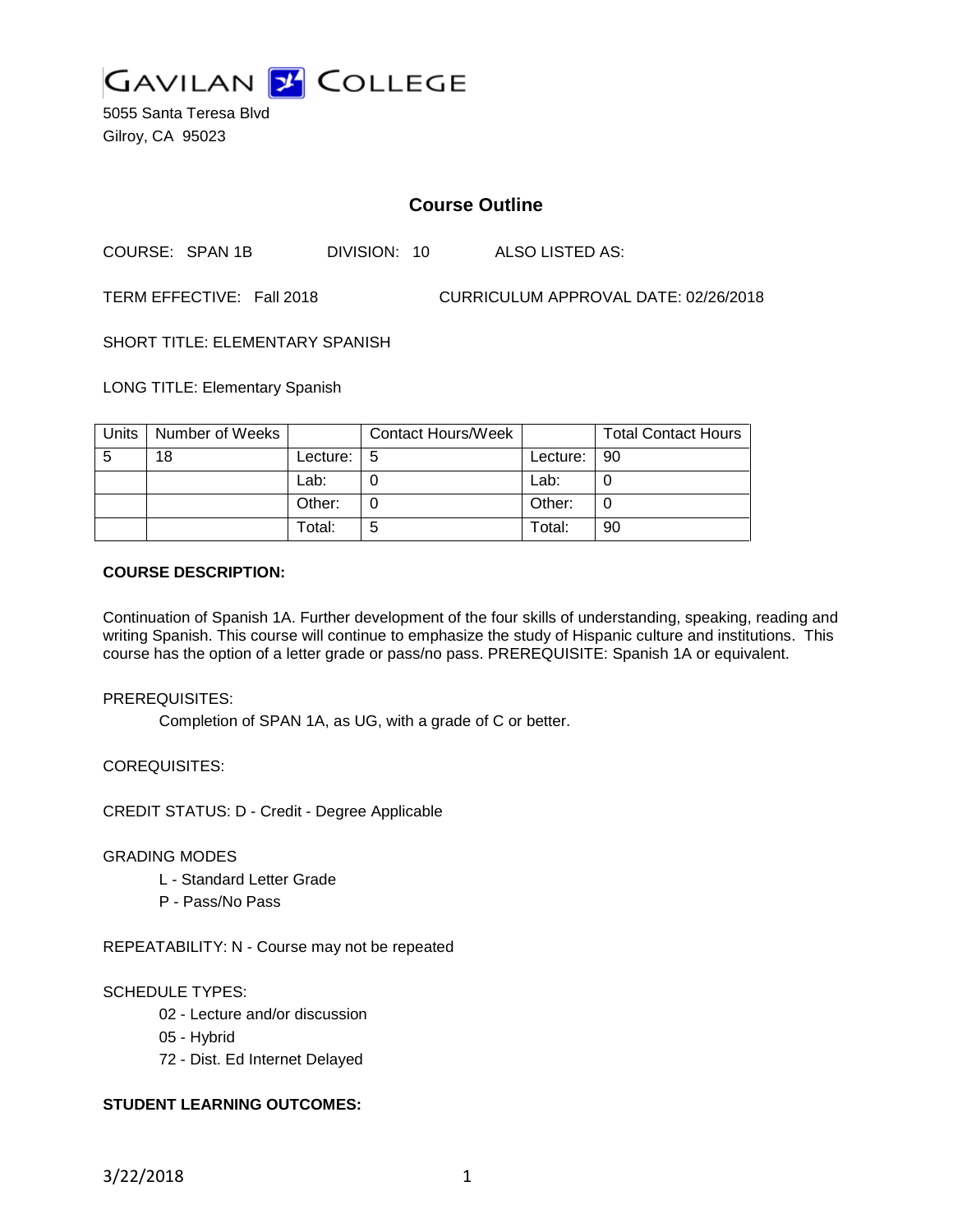1. Continue to develop foundational oral proficiency including comparing and contrasting nuances of everyday life in the Hispanic world with those of English speaking in the U.S.

Measure of assessment: Oral presentations, Classroom discussions

Year assessed, or planned year of assessment: 2009

2. Continue to develop foundational writing proficiency including comparing and contrasting nuances of everyday life in the Hispanic world with those of English speaking in the U.S.

Measure of assessment: Written reports, homework assignments and exams.

Year assessed, or planned year of assessment: 2009

3. Continue to develop recognition of grammar in the Spanish language using comparative analysis with the English language.

Measure of assessment: written and oral test

Year assessed, or planned year of assessment: 2009

4. Recognize a variety of Hispanic cultures including Central and South America.

Measure of assessment: Group discussions, presentations and tests

Year assessed, or planned year of assessment: 2009

CULTURAL DIVERSITY:

This course promotes understanding of:

Cultures and subcultures

Cultural awareness

Cultural inclusiveness

Mutual respect among diverse peoples

#### **CONTENT, STUDENT PERFORMANCE OBJECTIVES, OUT-OF-CLASS ASSIGNMENTS**

Curriculum Approval Date: 02/26/2018

30 classroom lecture instruction

Content: Study reflexive verbs, formal and informal commands. Vocabulary dealing with clothes and accessories, fabrics, metals and shopping. Diaologue:"Ropa y mas ropa".Culture and history of Cuba and Cuban Americans. Grammar: present subjunctive with impersonal expressions, relative pronouns,vocabulary dealing with travel and tourism.

Dialogue: "donde esta mi boleto'. Continuation of the present subjunctive in noun clauses, to express emotions, desire, doubt and influence. Data of interest, nosotros commands. Vocabulary dealing with the car, traveling by train, bus, boat and car.

Dialogue:"La llanta desinflada". Present subjunctive in adjective clauses, ordinal numbers, the use of comparatives and superlatives. Vocabulary: checking in to a hotel, choosing a room, and hotel amenities. Dialogue:"Una visita a Mexico". Culture: Dealing with Mexicans and Mexican-americans.

Performance Learning Objectives: Students will demonstrate the ability to describe actions that one does to oneself.

**Out of Class Assignments:** Selected readings and Spanish workbook assignments.

30 classroom lecture instruction

Content: Grammar: past-participle, present perfect and pluperfect, the passive "se", future tense,adverbs,present subjunctive in adverbial clauses of time, purpose and dependency; the imperfect subjunctive, sequence of tenses for present and present perfect subjunctive. Vocabulary: dealing with health doctor visits, sports, athletes, and staying in shape. More vocabulary dealing with animals, camping and nature.

Dialogues:"Me duele todo", "El gran campeon", "San Diego y sus atracciones". Culture and history: Centro-America.

Performance Objectives: Students will to demonstrate the use of compound tenses when referring to events that happened in the past, present and future.

Out of Class Assignments: Selected readings and Spanish workbook assignments.

30 classroom lecture instruction

Contents: Conditional tense, and if clauses, sequence of tenses with the imperfect subjunctive, review of the subjunctive mood, adjectives used as nouns, possessive pronouns, review of preterit and imperfect,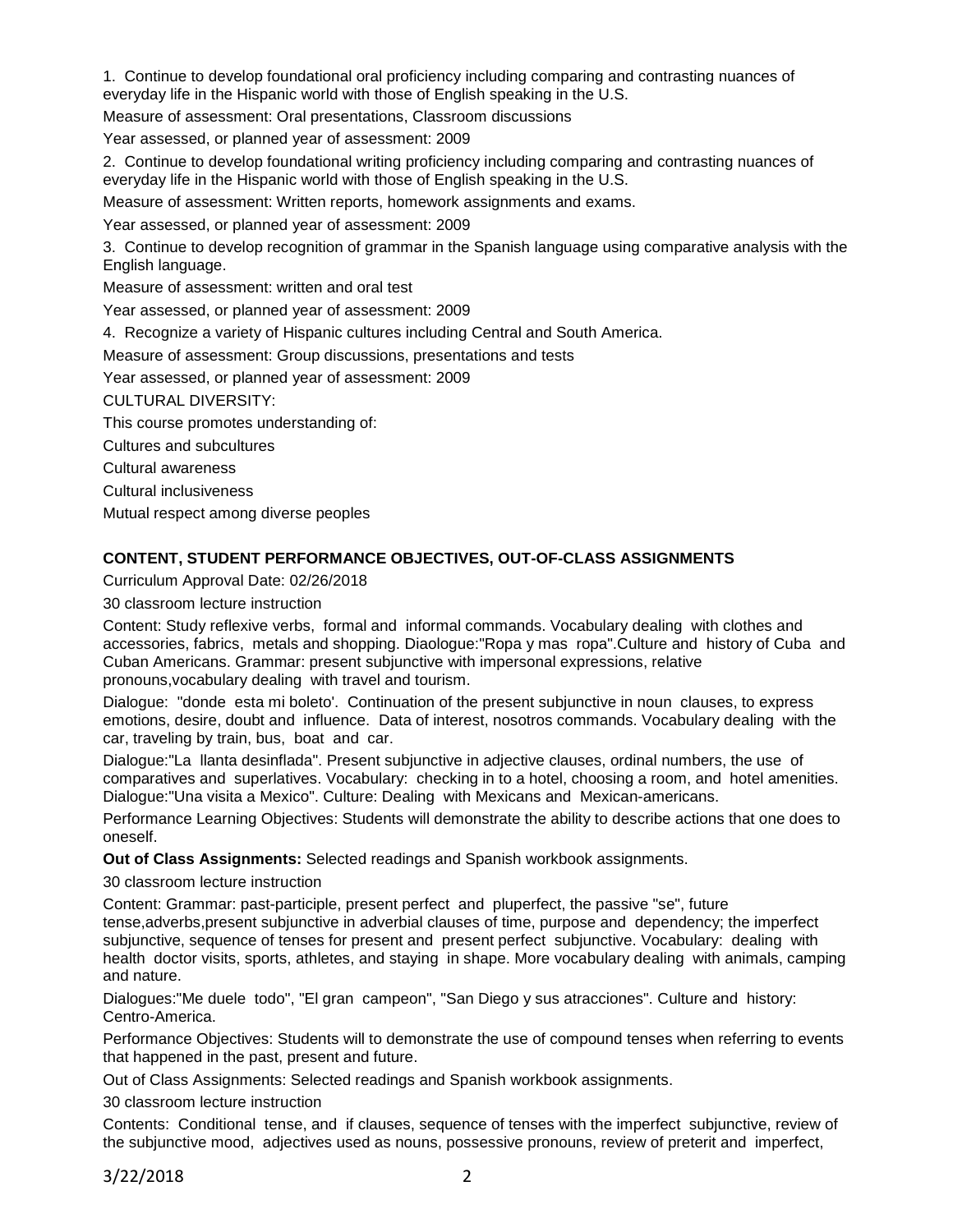reciprocal actions with "se". Vocabulary dealing with getting married, dating and courtship, raising a family, the role of men and woman, holiday celebrations, and forms of worship. Dialogues: "La telenovela","La pareja ideal", "La fiesta del fin del ano". History and culture South America.

Student performance objective: Students will recognize, recall and demonstrate knowledge of grammar and culture introduced in classroom lectures.

Out of Class Assignments: Selected readings and Spanish workbook assignments. Final exam: 2 hours.

### **METHODS OF INSTRUCTION:**

All instruction is based on the concept of "Comprehensible Input". Strategies for instruction will utilize procedures from all methods of instruction: audio-lingual, direct method, translation and total physical response.

### **OUT OF CLASS ASSIGNMENTS:**

Required Outside Hours:

Assignment Description: The out of class assignments for this course are included within the course content portion of the course outline

### **METHODS OF EVALUATION:**

Writing assignments Percent of total grade: 10.00 % 10% - 20% Written homework Reading reports Lab reports Essay exams Problem-solving assignments Percent of total grade: 20.00 % 20% - 40% Homework problems; Lab reports; Quizzes; Exams; Other: Speaking Skill demonstrations Percent of total grade: 20.00 % 20% - 40% Class performance; Performance exams Objective examinations Percent of total grade: 10.00 % 10% - 20% Multiple choice; True/false; Matching items; Completion; Other: essay, oral testing

## **REPRESENTATIVE TEXTBOOKS:**

Required Representative Textbooks Zayas-Bazan, Bacon, Nibert. Arriba!. 6th Ed.: Pierson,2015. ISBN: 978-0134020655 Reading Level of Text, Grade: 12+ Verified by: am

#### **ARTICULATION and CERTIFICATE INFORMATION**

Associate Degree: GAV C2, effective 200850 GAV F, effective 200850 CSU GE: CSU C2, effective 200850 IGETC: IGETC 6A, effective 200850 CSU TRANSFER: Transferable CSU, effective 200850 UC TRANSFER:

3/22/2018 3